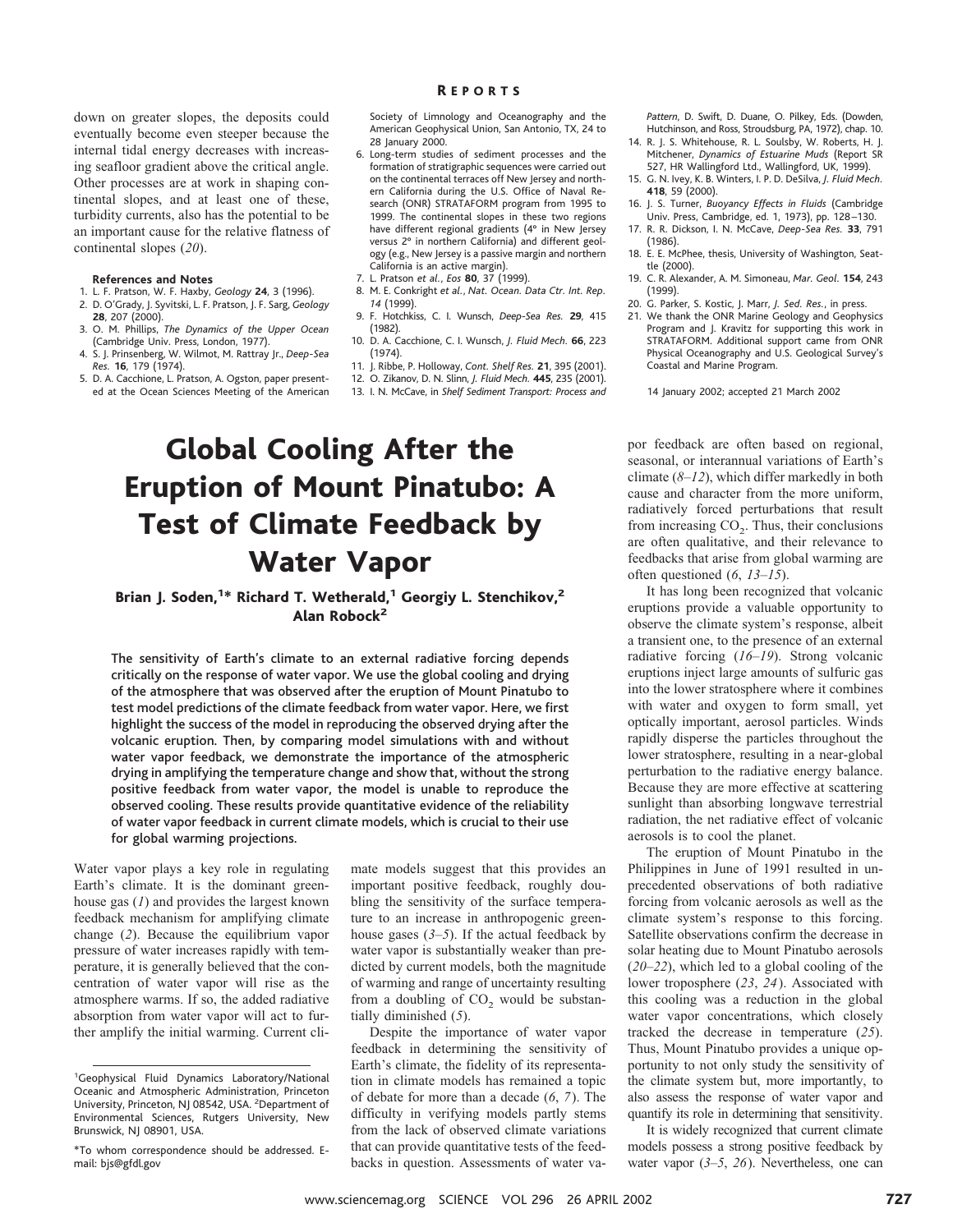construct a model with a substantially weakened water vapor feedback by artificially removing the longwave (LW) (terrestrial) component of the feedback loop (*27*). Studies have shown that when water vapor feedback is removed in this fashion, the variability of the model is suppressed at all time scales, not just the longer (decadal to century) time scales associated with global warming. As we show, this enables us to evaluate model simulations with vastly differing strengths of water vapor feedback against observations of the actual climate system's response to the transient perturbation from Mount Pinatubo.

The model used here is an atmospheric general circulation model (GCM) with specified clouds coupled to a mixed-layer ocean with prescribed horizontal heat transports (*26*, *28*). Three pairs of model integrations are performed, each starting in January of 1991 (5 months before the eruption) and lasting 5 years. Each experiment pair consists of a "control" simulation, in which no aerosols are used, and a "Mount Pinatubo" simulation, in which the model is perturbed using the observed zonalmean distribution of Mount Pinatubo aerosols (*26*, *29*).

Because the transient response of the model depends on both its sensitivity and the external radiative forcing imposed on it, we first demonstrate the consistency between the modelsimulated radiative forcing with that measured by satellites (Fig. 1). Both the observations and model simulations yield very similar reductions in the absorbed solar or shortwave (SW) radiation (*30*), which are nearly twice as large as the reduction in emitted LW radiation, a net loss of radiative energy that cools the surface and lower troposphere.

The magnitude of this cooling is documented by satellite measurements of lower tropospheric temperature from the microwave sounding unit (MSU) (*31*). The MSU data indicate a peak global cooling of  $~0.5$  K nearly 18 months after the eruption, after which the temperature slowly returns to pre-Pinatubo levels (Fig. 2, top). In all three members of the ensemble, both the magnitude and duration of the model-predicted cooling agrees remarkably well with that measured by the MSU, confirming the model's ability to accurately reproduce the observed cooling (*32*).

Other sources of climate variability, most notably the El Niño-Southern Oscillation (ENSO), are not included in these model simulations but do influence the observed global temperature record. Indeed, the actual climate system was experiencing an extended El Niño during much of the early 1990s. However, because the observed anomalies are expressed relative to the pre-eruption value  $(24)$ , and because this El Niño began before the eruption and was unusually persistent in nature, its impact on the global temperature anomalies from 1991 to 1995 is small. As evidence of this, Fig. 2 also shows

the observed anomalies after being adjusted to remove the effects of ENSO (*33*). Removing ENSO slightly increases the peak cooling during mid-1992 and reduces the sharp drop in temperature at the end of 1995, both of which bring the observations and model simulations into better agreement.

How does the water vapor field respond to the radiatively forced cooling? The model-predicted anomalies in total column water vapor (Fig. 2, middle) indicate a distinct drying of the global atmosphere that agrees well with obser-

**Fig. 1.** Comparison of the observed anomalies in absorbed SW (top) and emitted LW (bottom) radiative fluxes at the top of the atmosphere from Earth Radiation Budget Satellite<br>observations (black) observations and three ensembles of GCM simulations (red). The observed anomalies are expressed relative to a 1984 to 1990 base climatology, and the linear trend is removed (*30*). The results are expressed relative to the pre-eruption (January to May 1991) value of the anomaly and smoothed with a 7-month running mean

vations from the NASA Water Vapor Project (NVAP) (*25*). Both indicate a peak reduction in global water vapor of  $\sim 0.75$  mm ( $\sim 3\%$ ), which coincides with the period of maximum cooling  $(\sim 0.5$  K). The rate of global-mean drying  $(-6\%/K)$  agrees with the rate at which the saturation vapor pressure decreases with temperature in the lower troposphere, implying a nearly constant relative humidity change in water vapor mass. Such behavior at the global scale is a widely recognized characteristic of climate models (*3*–*5*, *7*, *8*).



(thick line). The GCM anomalies are computed as the difference between the control and Mount Pinatubo simulations for each ensemble member. Both the model and observed global averages are from 60N-60S due to the restriction of observed data to these latitudes.



**Fig. 2.** Comparison of the observed (solid line) and model-predicted (dashed line) global-mean (90°N–90°S) changes in lower tropospheric temperature (**top**), total column water vapor (**middle**), and upper tropospheric (300 to 500 hPa) water vapor (**bottom**) after the eruption of Mount Pinatubo. The observed anomalies are computed using a 1979 to 1990 base climatology and expressed relative to the pre-eruption value, defined here as the mean anomaly for January 1991 to May 1991. The model anomalies are computed for each ensemble pair as the difference between the control and Mount Pinatubo experiments. All time series have been smoothed using a 7-month running mean.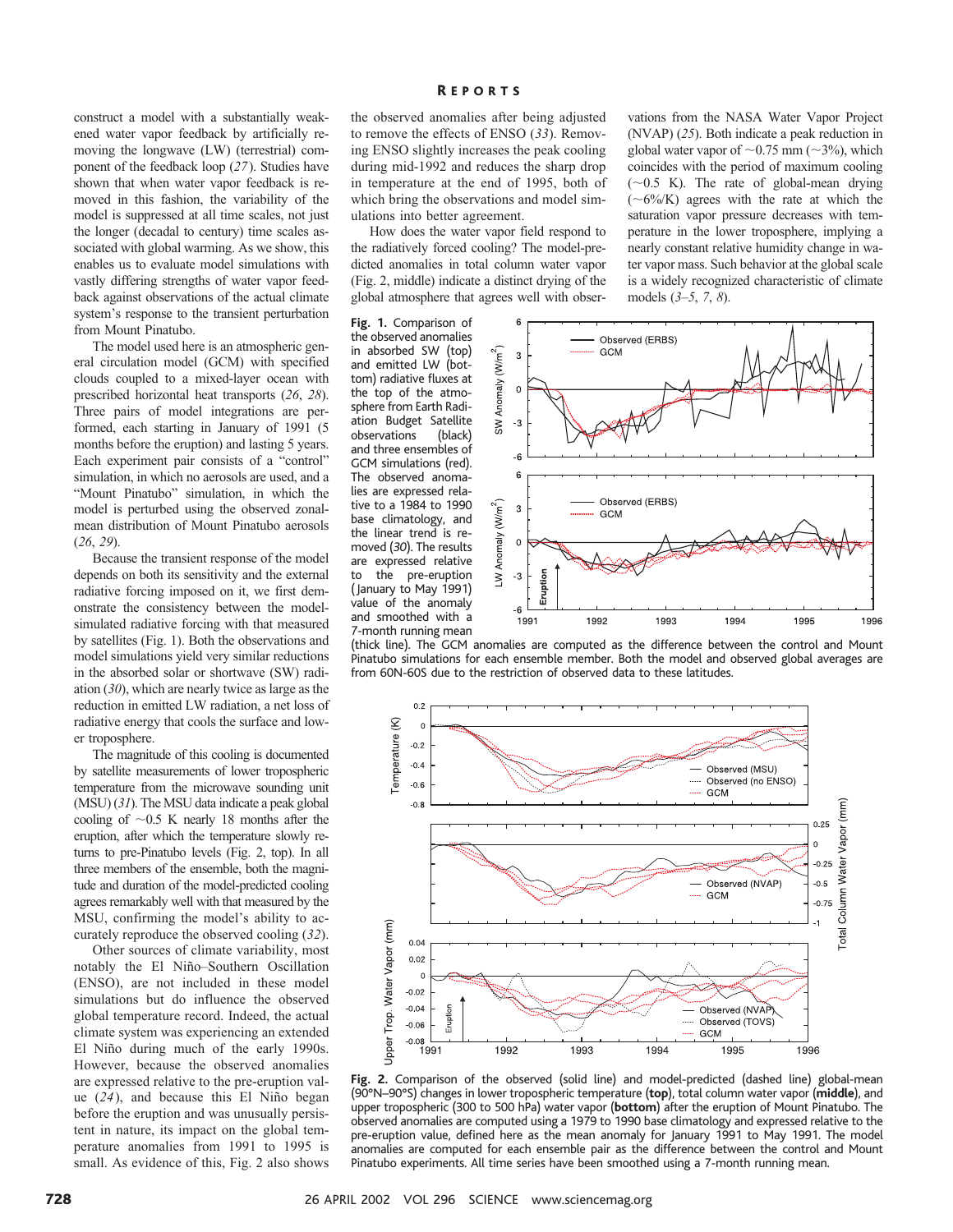Because the concentration of water vapor mass decreases roughly exponentially with height, changes in the total column water vapor are dominated by the response of water vapor in the lower troposphere. Yet, water vapor in the upper troposphere has a disproportionately large effect on the outgoing LW radiation (*34*) and, consequently, on climate sensitivity (*5*). Therefore, we also examine the response of the upper tropospheric water vapor between 300 and 500 hPa. Because retrievals of upper tropospheric water vapor are less reliable than those for the total column, we include both NVAP (*25*) and TIROS (Television Infrared Observation Satellite) Operational Vertical Sounder (TOVS) products (*26*, *35*) in our comparison (Fig. 2, bottom).

Both sets of observations indicate a drying of the upper troposphere after the Mount Pinatubo eruption, although TOVS suggests a somewhat larger drying than does NVAP. The model simulations show similar reductions during the first half of the record, where the cooling is greatest. After mid-1993, the NVAP anomalies rapidly return to pre-eruption levels, whereas the model simulations and the TOVS retrievals show a more gradual return. However, given the difficulty in retrieving such small concentrations of water vapor, it is unclear whether this discrepancy reflects a deficiency in the model or in the inversion algorithms used by NVAP.

This uncertainty can be avoided by comparing the model simulations directly with the

 $\mu$ m  $(K)$ 

 $T_{h}$ 6.7

**Fig. 3.** Comparison of the observed (black) and GCM-simulated (blue) changes in global-mean (90°N-90°S) 6.7  $\mu$ m brightness temperature  $(T_{6.7})$ . The observed anomalies are computed with respect to a 1979 to 1990 base climatology and



expressed relative to their pre-eruption (January to May 1991) value. The GCM-simulated anomalies are computed as the ensemble-mean difference (Pinatubo – control) from the three pairs of GCM simulations. The green curve depicts the GCM-simulated *T*6.7 computed under the assumption of a constant relative humidity change. The red curve depicts the GCM-simulated  $T_{6,7}$  computed under the assumption of a constant, seasonally varying water vapor mixing ratio (i.e., no drying of the upper troposphere). The thick lines depict the 7-month running mean of each time series.

**Fig. 4.** Comparison of the satellite-observed (black) and modelpredicted change in global-mean (90°N-90°S) lower tropospheric temperature for the standard GCM (blue) and the GCM without water vapor feedback (red). The observations are identical to those shown in Fig.



2. For clarity, we present only the ensemble-mean difference from each model of the three experiment pairs (Pinatubo – control). All curves are 7-month running means.

satellite-observed radiances, thereby eliminating errors associated with the retrieval process (*36*). Figure 3 compares the satellite-observed equivalent blackbody temperatures at  $6.7 \mu m$  $(T_{67})$  from the TOVS instrument (37) with those computed offline from the model's temperature and moisture profiles (*38*). Under clear skies, the  $6.7$ - $\mu$ m channel is primarily sensitive to changes in relative humidity averaged over a deep layer of the upper troposphere (roughly 200 to 500 hPa) (*39*). Thus, if the water vapor mass in the upper troposphere decreases by conserving relative humidity as the atmosphere cools, only a small perturbation to  $T_{6.7}$  would be expected.

Figure 3 confirms that both the observations and model simulations yield only a modest reduction in  $T_{6.7}$ . In fact, the model-simulated anomalies are nearly identical to those obtained if one repeats the calculation of  $T_{6.7}$  under the assumption of a constant relative humidity change in the model's water vapor field [shown as a green curve in Fig. 3 (*40*)]. In contrast, consider the anomalies in  $T_{6.7}$  that would result if there was no decrease in water vapor mass in the model's upper troposphere [shown as a red curve in Fig. 3 (41)]. In this case, the  $T_{67}$  would decrease by  $\sim$ 0.8 K, more than twice what was observed, due to a reduction in Planck emission (cooling) without a compensating reduction in atmospheric opacity (drying). Thus, without a nearly constant-relative-humidity drying of the upper troposphere, the model would be unable to reproduce the observed record of  $T_{6.7}$ .

The above simulations show that the model atmosphere dries in response to the radiatively induced cooling in agreement with the observations. But to what extent does this drying amplify the cooling? To answer this question, we repeat our experiments using a configuration of the model in which water vapor feedback has been artificially suppressed by removing the LW component of the feedback loop (*26*, *42*). Once again, three pairs of integrations are performed, where each pair consists of a control simulation and a Mount Pinatubo simulation using the same aerosol forcing as before.

Figure 4 compares the Mount Pinatubo– induced cooling from both the "standard" (i.e., with water vapor feedback) and "no water vapor feedback" configurations of the model. In contrast to the standard model, the model without water vapor feedback is unable to reproduce the observed cooling. Over the period of June 1991 to December 1995, the standard model predicts an average global cooling of 0.31 K, which compares favorably with the observed cooling of 0.30 K [0.33  $\pm$ 0.03K, with ENSO signal removed (*43*)]. Without water vapor feedback, the modelpredicted cooling is only 0.19 K. Thus, feedback from water vapor amplifies the magnitude of global cooling by  $\sim 60\%$ , which is in good agreement with the amplification predicted by climate models in response to a doubling of  $CO<sub>2</sub>(3)$  and with that derived from idealized calculations using a constant relative humidity approximation (*5*).

To reproduce the observed temperature record after the eruption of Mount Pinatubo, the model requires a strong positive feedback, equivalent in magnitude to that predicted for water vapor. Although it is possible that other processes, such as clouds, could act in place of water vapor to provide the strong positive feedback necessary to amplify the cooling, the observational evidence clearly indicates a reduction in water vapor that is consistent with the model predictions.

This study highlights the role of water vapor feedback in amplifying the global cooling after the eruption of Mount Pinatubo. We note, however, that Mount Pinatubo does not provide a perfect proxy for global warming, because the nature of the external radiative forcing obviously differs between the two. Nevertheless, the results described here provide key evidence of the reliability of water vapor feedback predicted by current climate models in response to a global perturbation in the radiative energy balance. Given the importance of water vapor feedback in determining climate sensitivity, such confirmation is essential to the use of these models for global warming projections.

### **References and Notes**

- 1. J. Kiehl, K. Trenberth, *Bull Am*. *Meteorol*. *Soc*. **78**, 197 (1997).
- 2. U. Cubasch, R. Cess, in *Climate Change: The IPCC*